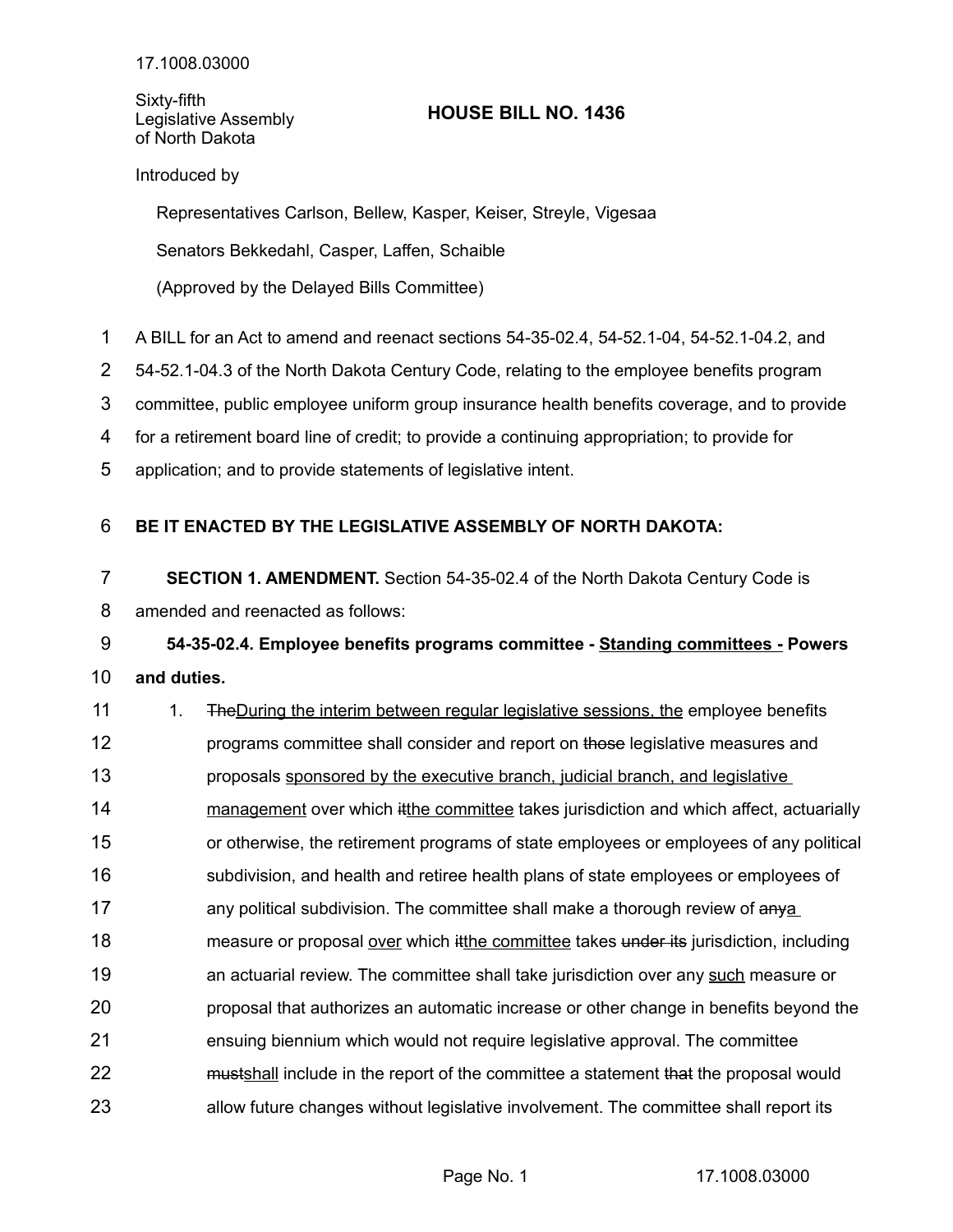Sixty-fifth

Legislative Assembly

| 1              |    | findings and recommendations, along with any necessary legislation, to the legislative        |
|----------------|----|-----------------------------------------------------------------------------------------------|
| $\overline{2}$ |    | management and to the legislative assembly.                                                   |
| 3              | 2. | To carry out its responsibilities, the committee, or its designee, may:                       |
| 4              |    | Enter contracts, including retainer agreements, with an actuary or actuarial firm<br>a.       |
| 5              |    | for expert assistance and consultation. Each retirement, insurance, or retiree                |
| 6              |    | insurance program shall pay, from its retirement, insurance, or retiree health                |
| 7              |    | benefits fund, as appropriate, and without the need for a prior appropriation, the            |
| 8              |    | cost of any actuarial report required by the committee or a standing committee as             |
| 9              |    | provided under subsection 6 which relates to that program.                                    |
| 10             |    | b.<br>Call on personnel from state agencies or political subdivisions to furnish such         |
| 11             |    | information and render such assistance as the committee may from time to time                 |
| 12             |    | request.                                                                                      |
| 13             |    | Establish rules for its operation of the committee, including the submission and<br>C.        |
| 14             |    | review of proposals and the establishing of standards for actuarial review.                   |
| 15             | 3. | <b>The During the interim between regular legislative sessions, the committee may solicit</b> |
| 16             |    | draft measures and proposals from interested persons during the interim between-              |
| 17             |    | legislative sessionsthe executive branch, judicial branch, and legislative management,        |
| 18             |    | and may also study measures and proposals referred to itthe committee by the                  |
| 19             |    | legislative assembly or the legislative management.                                           |
| 20             | 4. | A copy of the committee's report concerning any legislative measure shall, if that if a       |
| 21             |    | legislative measure or proposal over which the committee took jurisdiction under              |
| 22             |    | subsection 1 is introduced for consideration by a legislative assembly, a copy of the         |
| 23             |    | related committee report must be appended to the copy of that measure which is-               |
| 24             |    | referred to a standing committee.                                                             |
| 25             | 5. | A legislative measure affecting a public employees retirement program, public                 |
| 26             |    | employees health insurance program, or public employee retiree health insurance               |
| 27             |    | program may not be introduced submitted by the executive branch, judicial branch, or          |
| 28             |    | legislative management for introduction in either house unless it the measure is              |
| 29             |    | accompanied by a report from the committee. A majority of the members of the                  |
| 30             |    | committee, acting through the chairman, has sole authority to determine whether anya          |
| 31             |    | legislative measure affects a program.                                                        |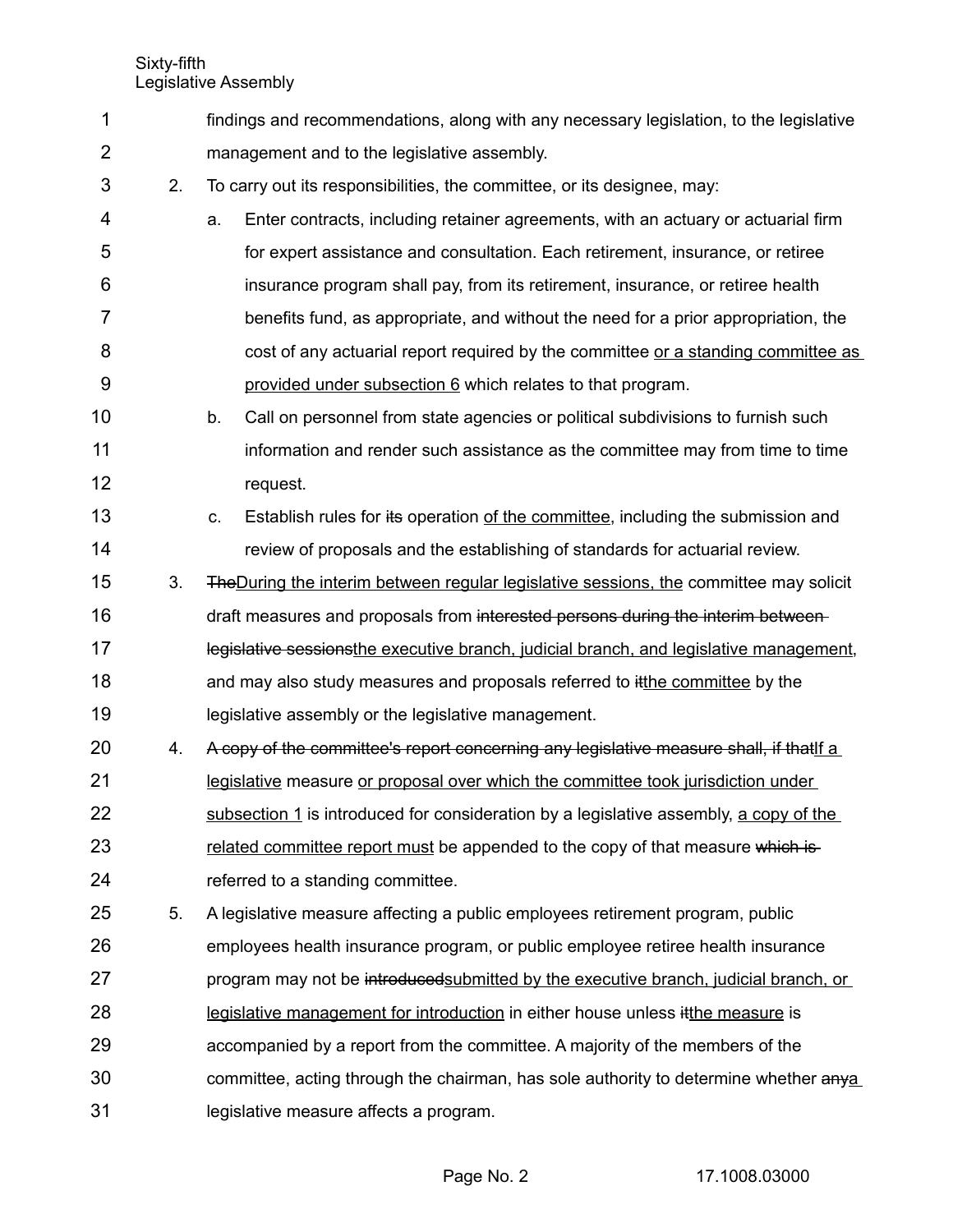Sixty-fifth Legislative Assembly

| 1  | 6.         | Any During a legislative session, if a standing committee recommends an amendment         |
|----|------------|-------------------------------------------------------------------------------------------|
| 2  |            | made during a legislative session to a legislative measure affecting which would affect   |
| 3  |            | a public employees retirement program, public employees health insurance program,         |
| 4  |            | or public employee retiree health insurance program may not be considered by a            |
| 5  |            | standing committee unless it is accompanied by a report from the employee benefits-       |
| 6  |            | programs committee, the standing committee shall consider the impact, actuarily or        |
| 7  |            | <u>otherwise, of the amendment and may request the affected program provide an</u>        |
| 8  |            | analysis of the impact of the amendments. If an affected program provides an analysis     |
| 9  |            | under this subsection, the program may pay for the analysis in the same manner as         |
| 10 |            | provided under subdivision a of subsection 2.                                             |
| 11 | $7 -$      | Any legislation enacted in contravention of this section is invalid and of no force and   |
| 12 |            | effect, and any benefits provided under such legislation must be reduced to the level-    |
| 13 |            | current prior to enactment.                                                               |
| 14 |            | SECTION 2. AMENDMENT. Section 54-52.1-04 of the North Dakota Century Code is              |
| 15 |            | amended and reenacted as follows:                                                         |
| 16 |            | 54-52.1-04. Board to contract for insurance.                                              |
| 17 | 1.         | The board shall receive bids for the providing of hospital benefits coverage, medical     |
| 18 |            | benefits coverage, life insurance benefits coverage for a specified term, and employee    |
| 19 |            | assistance program services; may receive bids separately for prescription drug            |
| 20 |            | coverage; and shall accept one or more bids of and contract with the carriers that in-    |
| 21 |            | the judgment of the board determines best servesserve the interests of the state and      |
| 22 |            | itsthe state's eligible employees. Solicitations must be made not later than ninety days  |
| 23 |            | before the expiration of an existing uniform group insurance contract. Bids must be       |
| 24 |            | solicited by advertisement in a manner selected by the board that which will provide      |
| 25 |            | reasonable notice to prospective bidders. In preparing bid proposals and evaluating       |
| 26 |            | bids, the board may utilize the services of consultants on a contract basis in order-     |
| 27 |            | thatto provide the bids received may be uniformly compared and properly evaluated.        |
| 28 |            | In determining which bid, if any, will best serve the interests of eligible employees and |
| 29 |            | the state, the board shall give adequate consideration to the following factors:          |
| 30 | $\ddagger$ | The economy to be effected.<br>a.                                                         |
| 31 | 2.         | The ease of administration.<br><u>b.</u>                                                  |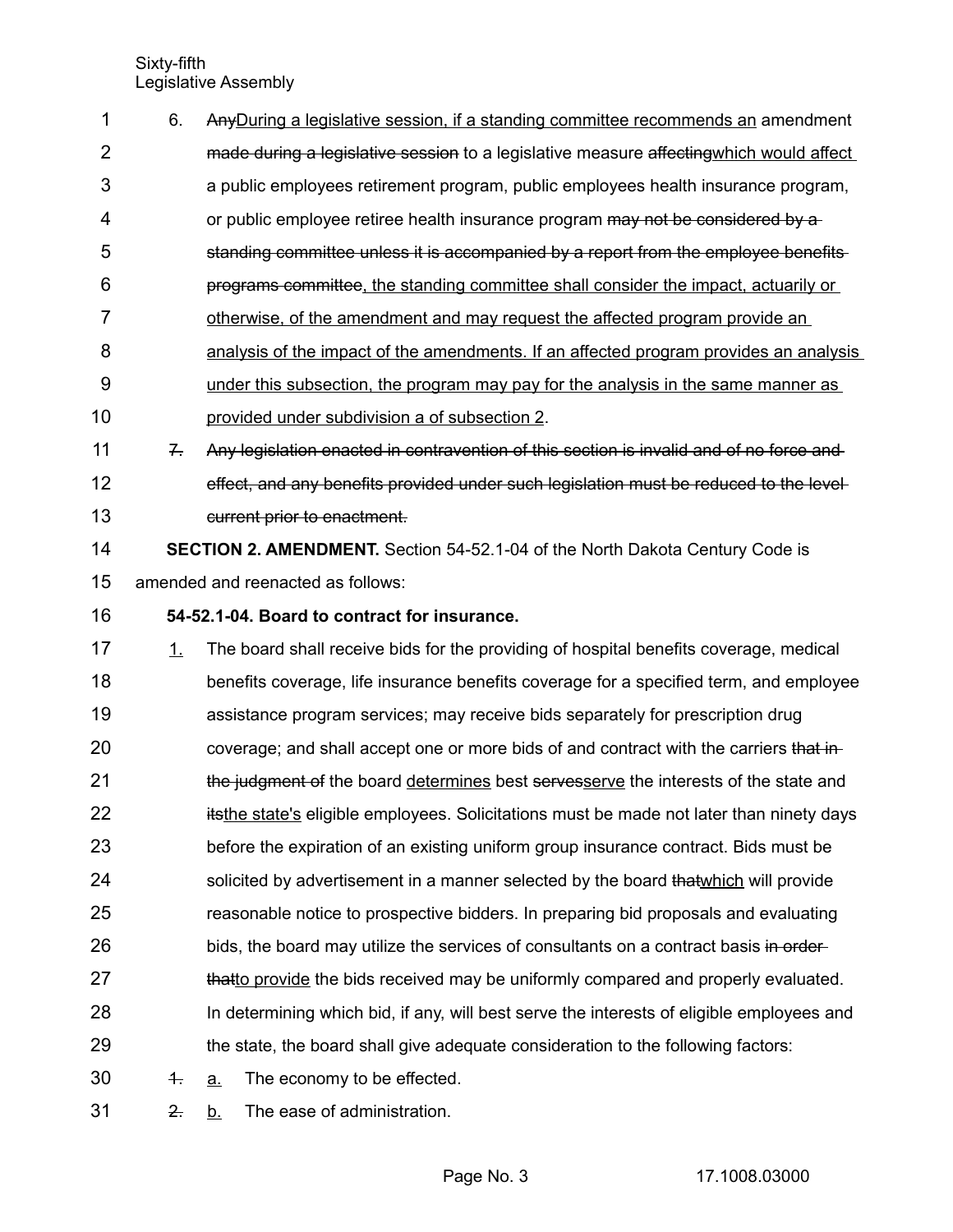Sixty-fifth

Legislative Assembly

| 1              | $3 -$              | <u>c.</u>    | The adequacy of the coverages.                                                             |
|----------------|--------------------|--------------|--------------------------------------------------------------------------------------------|
| $\overline{2}$ | 4 <sub>1</sub>     | <u>d.</u>    | The financial position of the carrier, with special emphasis as to itson the               |
| 3              |                    |              | solvency of the carrier.                                                                   |
| 4              | $\overline{5}$ .   | <u>e.</u>    | The reputation of the carrier and any other information that is available tending to       |
| 5              |                    |              | show past experience with the carrier in matters of claim settlement,                      |
| 6              |                    |              | underwriting, and services.                                                                |
| 7              | 2.                 |              | The board may reject any or all bids and, in the event it does so, received under this     |
| 8              |                    |              | section. If the board rejects all bids received, the board shall again solicit bids as     |
| 9              |                    |              | provided in this section. The                                                              |
| 10             | 3 <sub>1</sub>     |              | Under section 54-52.1-04.1 or 54-52.1-04.2, the board may contract with a health           |
| 11             |                    |              | maintenance organization or establish a plan of self-insurance for providing health-       |
| 12             |                    |              | insuranceto provide hospital, medical, or prescription drug benefits coverage only-        |
| 13             |                    |              | under an administrative services only (ASO) contract or a third-party administrator-       |
| 14             |                    |              | (TPA) contract.                                                                            |
| 15             |                    |              | <b>SECTION 3. AMENDMENT.</b> Section 54-52.1-04.2 of the North Dakota Century Code is      |
| 16             |                    |              | amended and reenacted as follows:                                                          |
| 17             |                    |              | 54-52.1-04.2. Self-insurance plan for hospital and, medical, and prescription drug         |
| 18             | benefits coverage. |              |                                                                                            |
| 19             | 1.                 |              | The board may establish This section applies to a self-insurance plan for providing:       |
| 20             |                    | $\mathbf{a}$ | Health insurancehospital, medical, and prescription drug benefits coverage;                |
| 21             |                    | b.           | Health insurancehospital and medical benefits coverage, excluding all or part              |
| 22             |                    |              | of prescription drug benefits coverage; or                                                 |
| 23             |                    | $e$ .        | Allall or part of prescription drug benefits coverage. The board shall establish a         |
| 24             |                    |              | self-insurance plan under this section if so directed by the legislative assembly. The     |
| 25             |                    |              | board may establish a self-insurance plan under this section if the board determines a     |
| 26             |                    |              | self-insurance plan is less costly than the lowest bid submitted by a carrier for          |
| 27             |                    |              | underwriting the plan with equivalent contract benefits.                                   |
| 28             | 2.                 |              | AnyA self-insurance plan established by the board under this section must be provided      |
| 29             |                    |              | under an administrative services only (ASO) contract or a third-party administrator        |
| 30             |                    |              | (TPA) contract under the uniform group insurance program, and may be established-          |
| 31             |                    |              | only if it is determined by the board that an administrative services only or third-party- |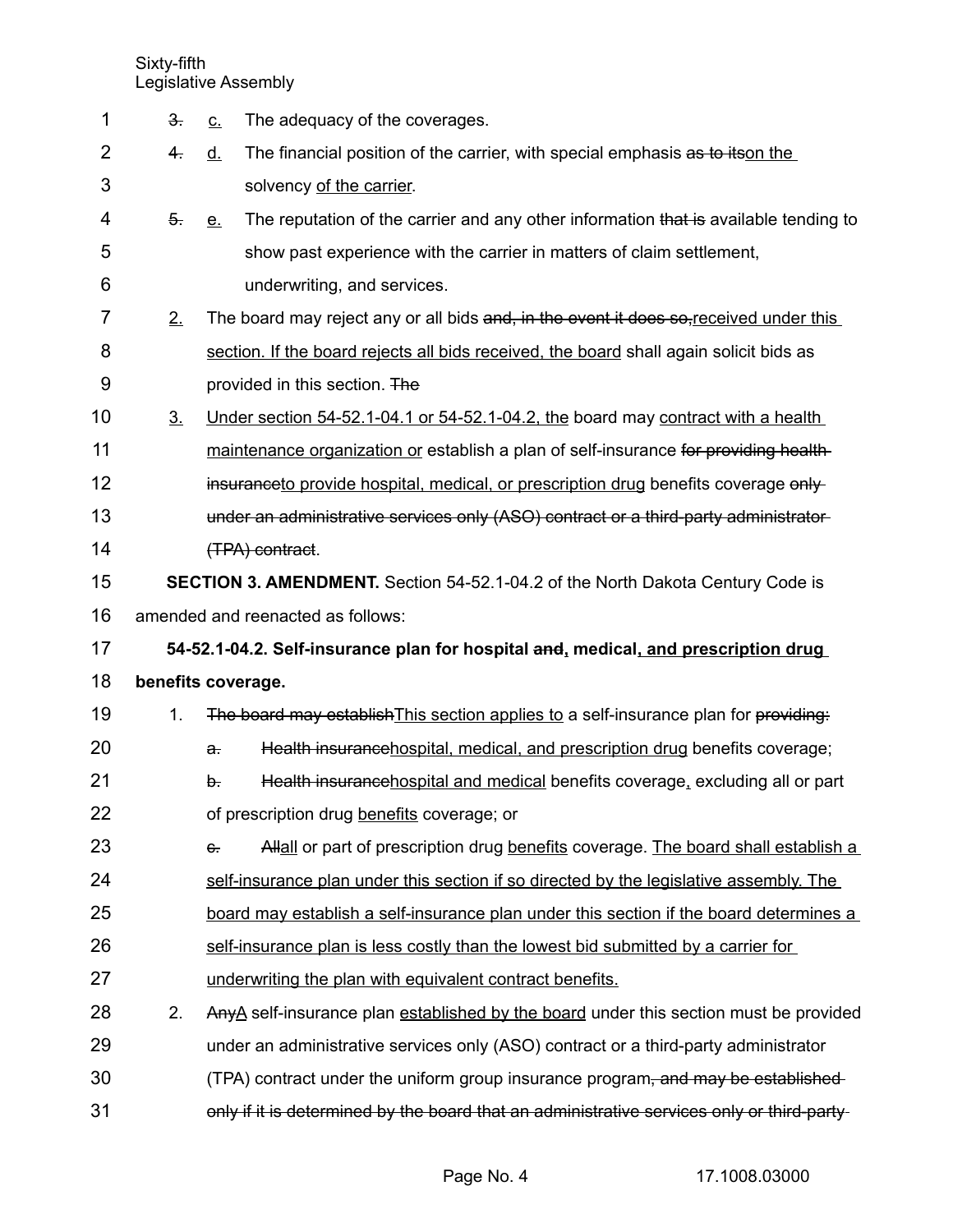Sixty-fifth Legislative Assembly

| 1              |                | administrator plan is less costly than the lowest bid submitted by a carrier for-           |
|----------------|----------------|---------------------------------------------------------------------------------------------|
| $\overline{2}$ |                | underwriting the plan with equivalent contract benefits. Upon establishing.                 |
| 3              | 3 <sub>1</sub> | If the board establishes a self-insurance plan, the board shall solicit bids for anterm of  |
| 4              |                | the contract for administrative services only or a third-party administrator contract only- |
| 5              |                | every other biennium, and the board is authorized tomust be for two years and the           |
| 6              |                | board may renegotiate an existing administrative services only or third-party-              |
| 7              |                | administrator contract during the interim. In addition, the contract for one additional     |
| 8              |                | two-year term. The board shall solicit bids for the contract for administrative services    |
| 9              |                | only or a third-party administrator at least once every four years. If the board            |
| 10             |                | establishes a self-insurance plan, the board shall make individual stop-loss coverage       |
| 11             |                | insured by a carrier authorized to do business in this state must be made part of any-      |
| 12             |                | self-insuredthe plan. All bids under this section are due no later than January first, and  |
| 13             |                | must be awarded no later than March first, preceding the end of each biennium. If the       |
| 14             |                | board solicits bids under this section, the board shall solicit bids for a contract for     |
| 15             |                | insurance or a health maintenance organization, or both. The board may transition           |
| 16             |                | from a self-insurance plan to a contract for insurance or a health maintenance              |
| 17             |                | organization if the board determines the self-insurance plan costs more than the            |
| 18             |                | lowest bid submitted for a contract or health maintenance organization plan with            |
| 19             |                | comparable benefits. All bids received by the board under this section must be opened       |
| 20             |                | at a public meeting of the board.                                                           |
| 21             |                | <b>SECTION 4. AMENDMENT.</b> Section 54-52.1-04.3 of the North Dakota Century Code is       |
| 22             |                | amended and reenacted as follows:                                                           |
| 23             |                | 54-52.1-04.3. Self-insurance - Contingency reserve fund - Continuing appropriation -        |
| 24             |                | <b>Bank of North Dakota line of credit.</b>                                                 |
| 25             | <b>The</b>     |                                                                                             |
| 26             | $\perp$        | If the board establishes a self-insurance plan under section 54-52.1-04.2, the board        |
| 27             |                | shall establish under a self-insurance plan a contingency reserve fund to provide for       |
| 28             |                | adverse fluctuations in future charges, claims, costs, or expenses of the uniform group     |
| 29             |                | insurance program. The Annually, the board shall determine the amount necessary to          |
| 30             |                | provide a balance in the contingency reserve fund between one and one-half months           |
| 31             |                | and three months of claims paid based on the average monthly claims paid during the         |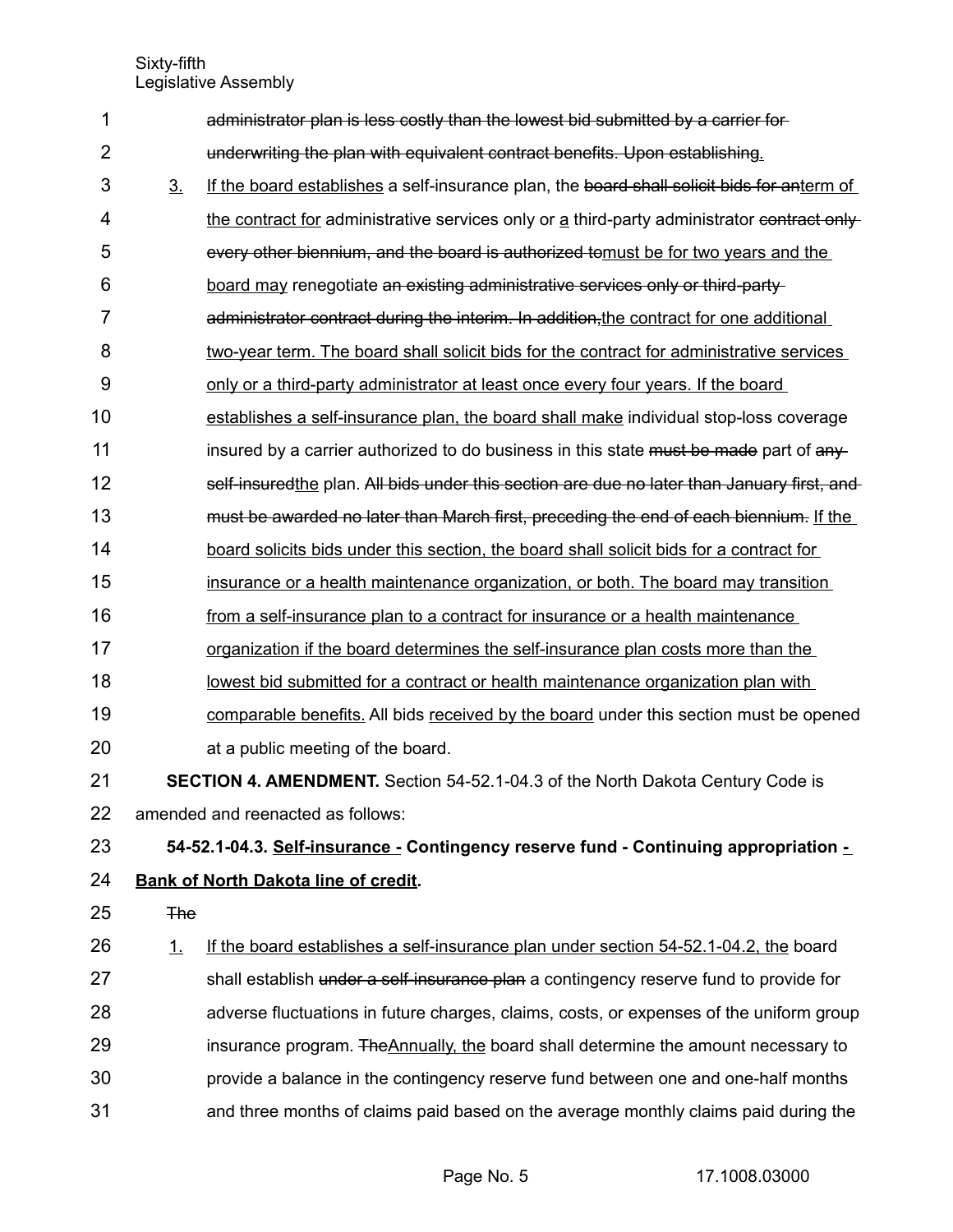| 1              |                | preceding twelve-month period immediately preceding March first of each year.           |
|----------------|----------------|-----------------------------------------------------------------------------------------|
| $\overline{2}$ |                | The Annually, the board also shall determine the amount necessary to provide an         |
| 3              |                | additional balance in the contingency reserve fund between one month and one and        |
| 4              |                | one-half months for claims incurred but not yet reported. The board may arrange for     |
| 5              |                | the services of an actuarial consultant to assist the board in making these             |
| 6              |                | determinations.                                                                         |
| 7              | 2.             | Upon the initial changeover from a contract for insurance pursuant tounder section      |
| 8              |                | 54-52.1-04 or a health maintenance organization under section 54-52.1-04.1, to a        |
| 9              |                | self-insurance plan pursuant tounder section 54-52.1-04.2, the board must haveshall     |
| 10             |                | adopt a plan in place which is reasonably calculated to meet the funding requirements   |
| 11             |                | of this chapter within sixty months. All moneys in the contingency reserve fund, not    |
| 12             |                | otherwise appropriated, are appropriated for the payment of claims and other costs of   |
| 13             |                | the uniform group insurance program during periods of adverse claims or cost            |
| 14             |                | fluctuations. If the board transitions from a self-insurance plan to a contract for     |
| 15             |                | insurance or a health maintenance organization, the board shall adopt a plan            |
| 16             |                | reasonably calculated to meet the remaining liabilities of the self-insurance plan.     |
| 17             | 3 <sub>1</sub> | The Bank of North Dakota shall extend to the board a line of credit not to exceed fifty |
| 18             |                | million dollars at an annual rate not to exceed one and three-quarters percent. The     |
| 19             |                | board shall repay the line of credit from health insurance premium revenue or from      |
| 20             |                | other funds, as appropriated by the legislative assembly. The board may access the      |
| 21             |                | line of credit, as necessary, to provide adequate reserve funds, to purchase stop-loss  |
| 22             |                | coverage, and to defray other expenditures of administration of the self-insurance      |
| 23             |                | plan.                                                                                   |
| 24             |                | SECTION 5. SELF-INSURANCE HEALTH PLANS - APPLICATION - STATEMENT OF                     |
| 25             |                | <b>LEGISLATIVE INTENT.</b>                                                              |
| 26             | 1.             | The retirement board shall establish a self-insurance plan for hospital, medical, and   |
| 27             |                | prescription drug benefits coverage under section 54-52.1-04.2. The self-insurance      |
| 28             |                | plan becomes effective January 1, 2018, is effective for a term of eighteen months, is  |
| 29             |                | subject to renewal and rebidding as provided under section 54-52.1-04.2, and must be    |
| 30             |                | based on the same plan design and benefits as the coverage in effect on July 1, 2017.   |